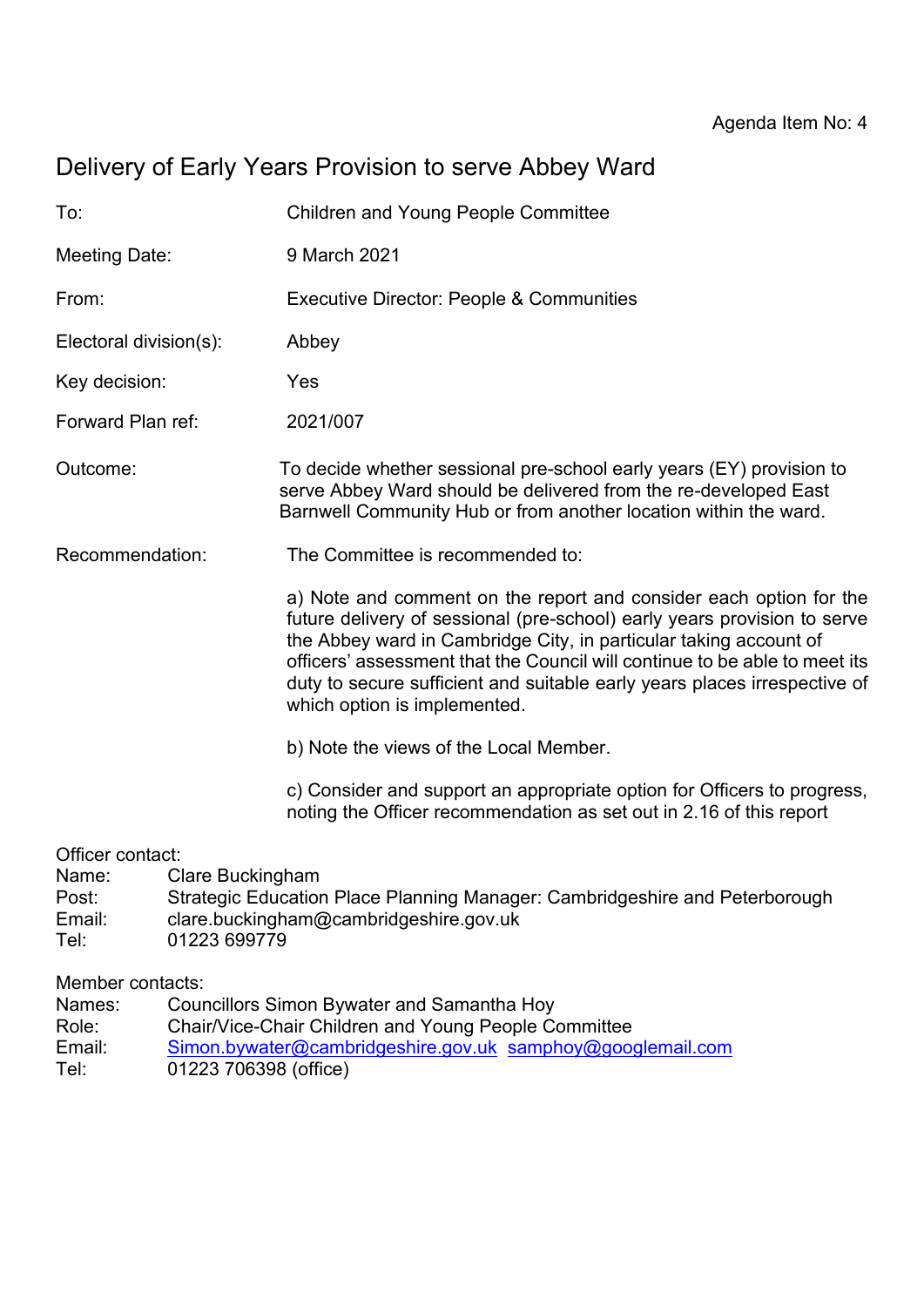## 1. Background

- 1.1 The former East Barnwell Community Centre site, located on Newmarket Road, Cambridge, owned by the County Council, has been identified by the Council for redevelopment. The original proposal for the redevelopment was to provide private/ affordable housing, a community centre, library, early years (EY) provision and office space for County Council staff.
- 1.2 Early years provision, within Abbey Ward, is currently provided at Seesaw Pre-school and at The Fields Nursery and EY Centre (located immediately adjacent to The Galfrid Primary School). Until August 2019, Seesaw Pre-school operated from a separate building on the current East Barnwell Community Centre site. The setting had been on this site for over 20 years providing sessional EY provision from 8am to 3pm daily in term time only.
- 1.3 Since August 2019, in preparation for the re-development works commencing, Seesaw moved approximately 0.5 miles into a mobile on the Galfrid Primary School site (formerly Abbey Meadows Primary) when this became available and is currently leasing the mobile from the County Council there.
- 1.4 As the Directorate responsible for delivering the Council's statutory EY sufficiency duty, People & Communities has been asked to confirm whether it would like the early years provision (currently delivered by Seesaw Pre-school), to be delivered from the redeveloped East Barnwell Community Centre Site or elsewhere. This is required in order for the proposals for the East Barnwell Centre to be finalised.

## 2.0 Main Issues

- 2.1 The Council's Statutory duties Under the Childcare Act 2006, Local Authorities (LAs) have specific sufficiency duties, including to secure:
	- sufficient and suitable childcare places to enable parents to work, or to undertake education or training which could lead to employment;
	- sufficient and suitable early years places to meet predicted demand; and
	- free early years provision for all 3 and 4 year olds (and the 40% most vulnerable 2 year olds) of 15 hours per week 38 weeks per year and up to 30 hours per week for working parents who meet the associated qualifying criteria.
- 2.2 The local demography indicates that there is a clear need for EY provision, currently offered by Seesaw Pre-School, and at The Fields Nursery & EY Centre, to continue in Abbey Ward. If either setting were to close there would be a shortfall of places in the area.

#### 2.3 Current arrangements for EY provision in Abbey Ward The Fields EY offer is as follows:

- Sessional provision for 2 to 3 year olds (rated Good by Ofsted in 2017) including government funded 2 year old places
- Sessional and wrap around care (maintained nursery provision) for children aged 3 years and above (rated 'Outstanding' by Ofsted in 2017).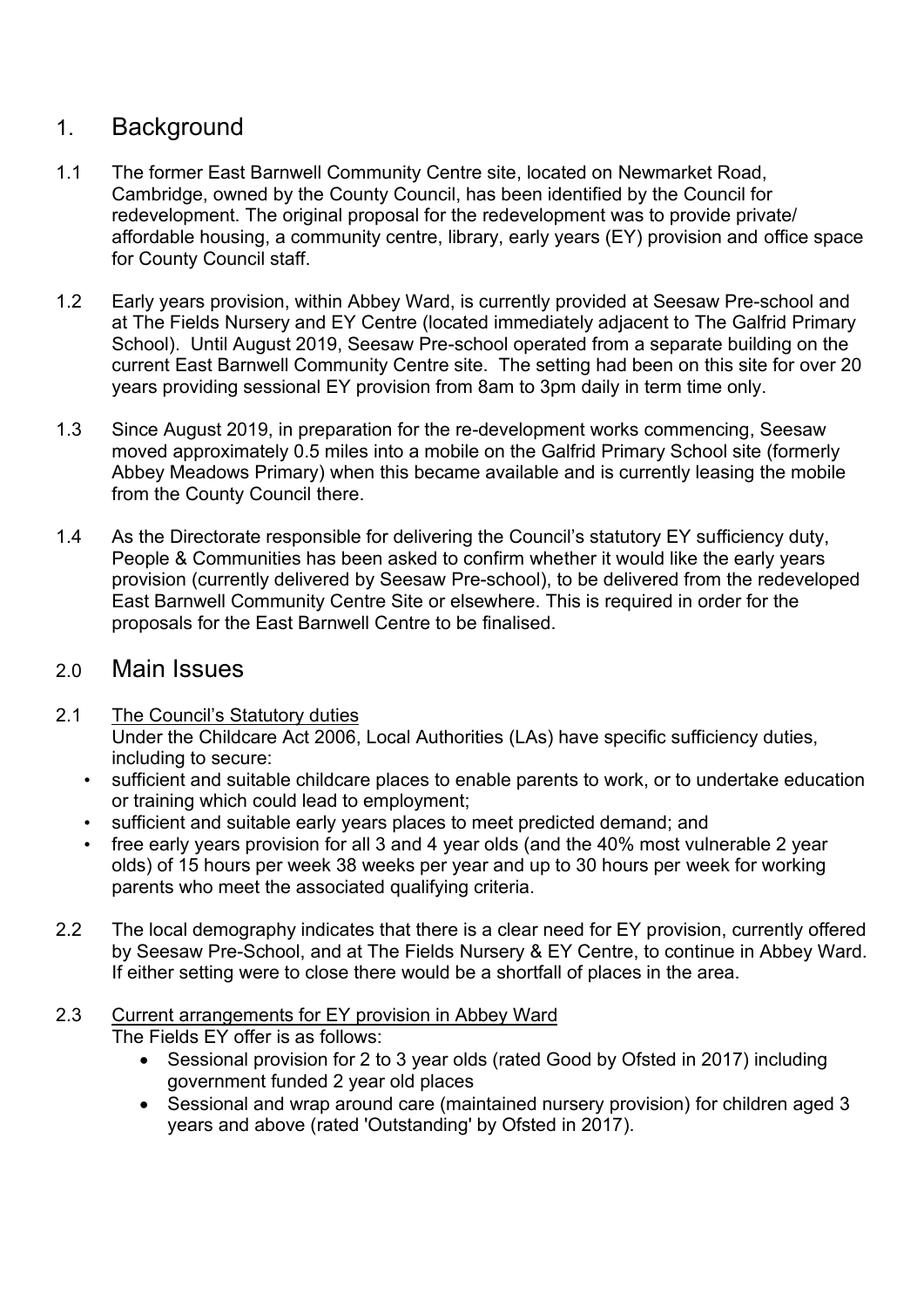- 2.4 Until August 2019, The Fields also ran a day nursery for 0-2 years on its site. This setting closed due to financial pressures. As is often the case in areas of deprivation, the setting was unable to strike the balance between the level of fees it needed to charge to be viable whilst still being affordable for parents. The closure has left three classrooms in the nursery school vacant. Discussions are on-going with the school over possible alternative uses for this accommodation.
- 2.5 With the closure of The Fields Day Nursery the places offered at both Seesaw Pre-School and The Fields continue to be required in order for the Council to continue to meet its statutory sufficiency duty with regard to the provision of EY and childcare places in the local area. Local provision is summarised in **Table 1** below.

|                              | Table 1      |               |                         |
|------------------------------|--------------|---------------|-------------------------|
| <b>Early Years Setting</b>   | Age<br>Range | <b>Places</b> | <b>Ofsted</b><br>Rating |
| The Fields Nursery<br>School | $2 - 4$      | 104           | Outstanding             |
| Seesaw Pre-School            | $2 - 4$      | 48            | Good                    |
| Childminders x 9             | $0 - 11$     | 21            |                         |
| Гоtal                        |              | 173           |                         |

- 2.6 On 31 August 2019 there were 401 children aged 1-4 living in The Galfrid Primary Academy's catchment with year groups fairly stable around 100. This suggests that there are around 200 local children aged 3 and 4, eligible for a free place. In April 2020, there were 173 children living in the catchment and claiming a free place, but not all of whom were attending either The Fields or Seesaw.
- 2.7 The take-up of places in the Galfrid catchment in Summer 2020 is shown in the **Table 2** below. The take-up of places for children aged 3 and 4 is relatively high and although the take-up of places for 2 year olds is lower, this is close to the pattern found in other areas of the county. At this date, some 65 children claiming free places attended settings outside the catchment; on the other hand, 35 children living outside the catchment attended settings within the Galfrid catchment.

| Table 2                                            | Age 2 | Age 3 | Age 4 | Total |
|----------------------------------------------------|-------|-------|-------|-------|
| Estimate of Children living in the catchment       | 39    | 93    | 72    | 204   |
| and eligible for Free places                       |       |       |       |       |
| No of Children living in the catchment and         | 22    | 90    | 61    | 173   |
| <b>Claiming Free Places</b>                        |       |       |       |       |
| No of Children Claiming Free Places on roll at   6 |       | 10    | 12    | 28    |
| Seesaw                                             |       |       |       |       |
| No of Children Claiming Free Places on roll at     | 23    | 58    | 33    | 114   |
| The Fields                                         |       |       |       |       |

2.8 In terms of service delivery, the East Barnwell Community Centre site (re-developed) or Galfrid Primary School site could be used to deliver the EY places for the Council to meet its sufficiency duty. Both sites have good pedestrian links to the community they serve,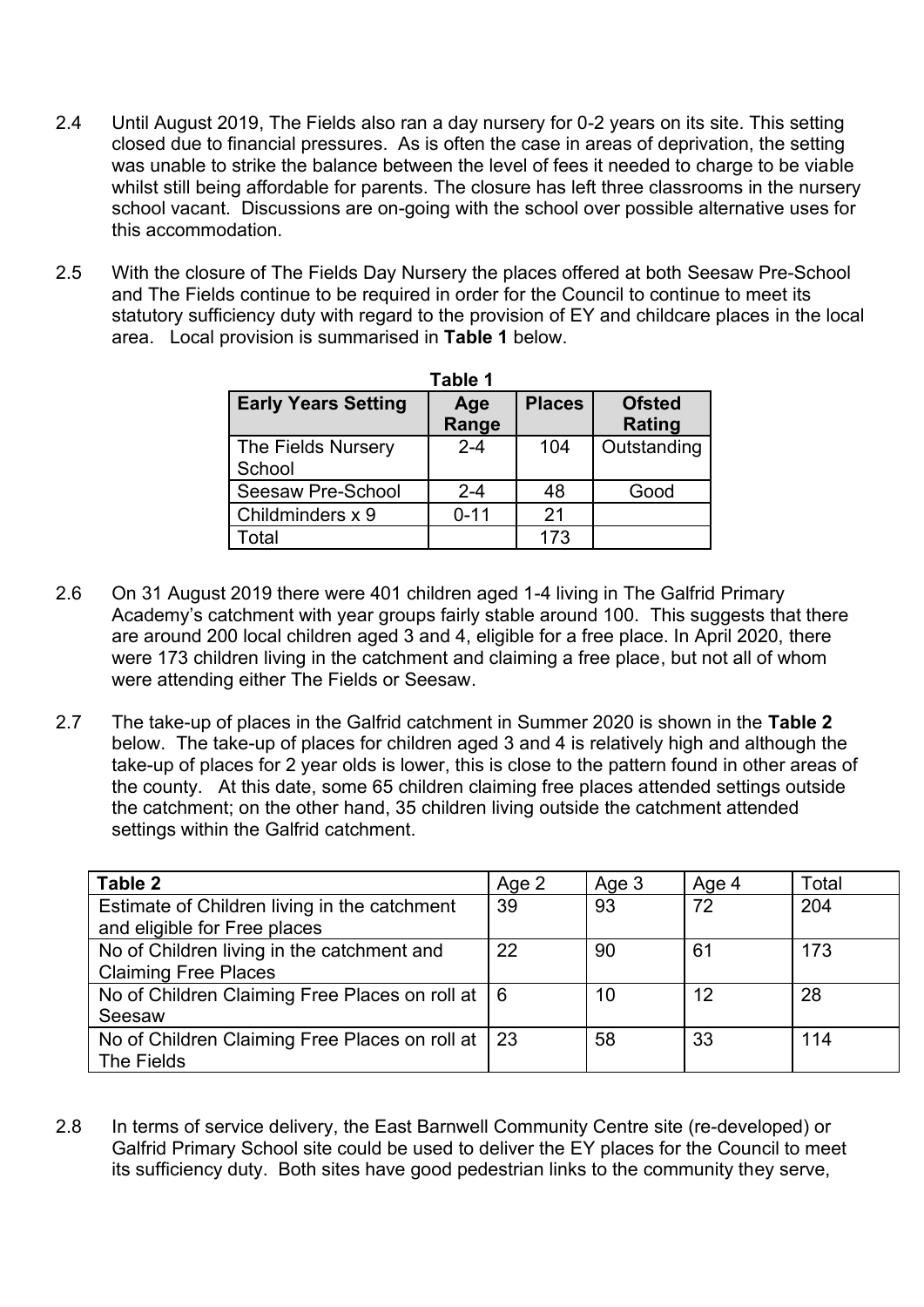including East Barnwell. A third possible location is vacant accommodation within The Fields building.

#### 2.9 The Surrounding Area

A development for 1,300 homes on land north of Newmarket Road (also known as Wing or Marleigh) has started recently and 110 completions are expected by September 2021 with a further 160 by September 2022. The development is approximately 1 mile east of the East Barnwell Community Centre (see map at **Appendix 1**).

- 2.10 A total of 1300 homes is expected to generate some 390 children aged 0-3, of which approximately 200 children will be eligible for funded early years places. The development will have its own 2 form entry (FE)/420 place primary school established through the Department for Education (DfE) free school programme with an anticipated, but yet to be confirmed by the DfE, opening date of September 2022. The primary school will include a two class early years section providing, when fully open, 104 part-time places. There is also a private nursery (full day care) provision proposed on the development.
- 2.11 It is expected, therefore, that the development will be self-contained in terms of early vears and will have little or no impact on provision made by Seesaw and The Fields Nursery School.
- 2.12 The merits and constraints of each of the existing sites in Abbey Ward A map illustrating the location of the three options is in **Appendix 2.** A detailed high-level assessment of each of these options has been carried out (see **Appendix 3**). The merits and constraints of each site have been summarised below.
- 2.13 Mobile Accommodation Galfrid School Site
	- o The EY provision is currently located with a 2-classroom mobile on the Galfrid School Site (see **Appendix 4**). The mobile was originally provided by the County Council in 2015 to enable Abbey Meadows Primary School (as The Galfrid Primary School was formerly known) to run its own pre-school provision to serve children living in the Abbey ward, but the school subsequently ceased its EY offer in July 2017 as there were insufficient numbers of children for the setting to be viable.
	- o The mobile has its own pedestrian entrance, which does not impact on the school. The County Council invested £15k in setting up this new location for Seesaw.
	- o The mobile is in a good condition with an expected economic life of another 20 years.
	- o The mobile is larger than currently required, therefore, there is room for expansion of provision if required in the future.
	- o Seesaw has maintained its child occupancy levels despite moving to this site from East Barnwell.

#### 2.14 A redeveloped East Barnwell Community Site

 $\circ$  A new permanent purpose-built space will be provided on the re-developed site (please see **Appendix 5**). The space will be large enough to re-provide the current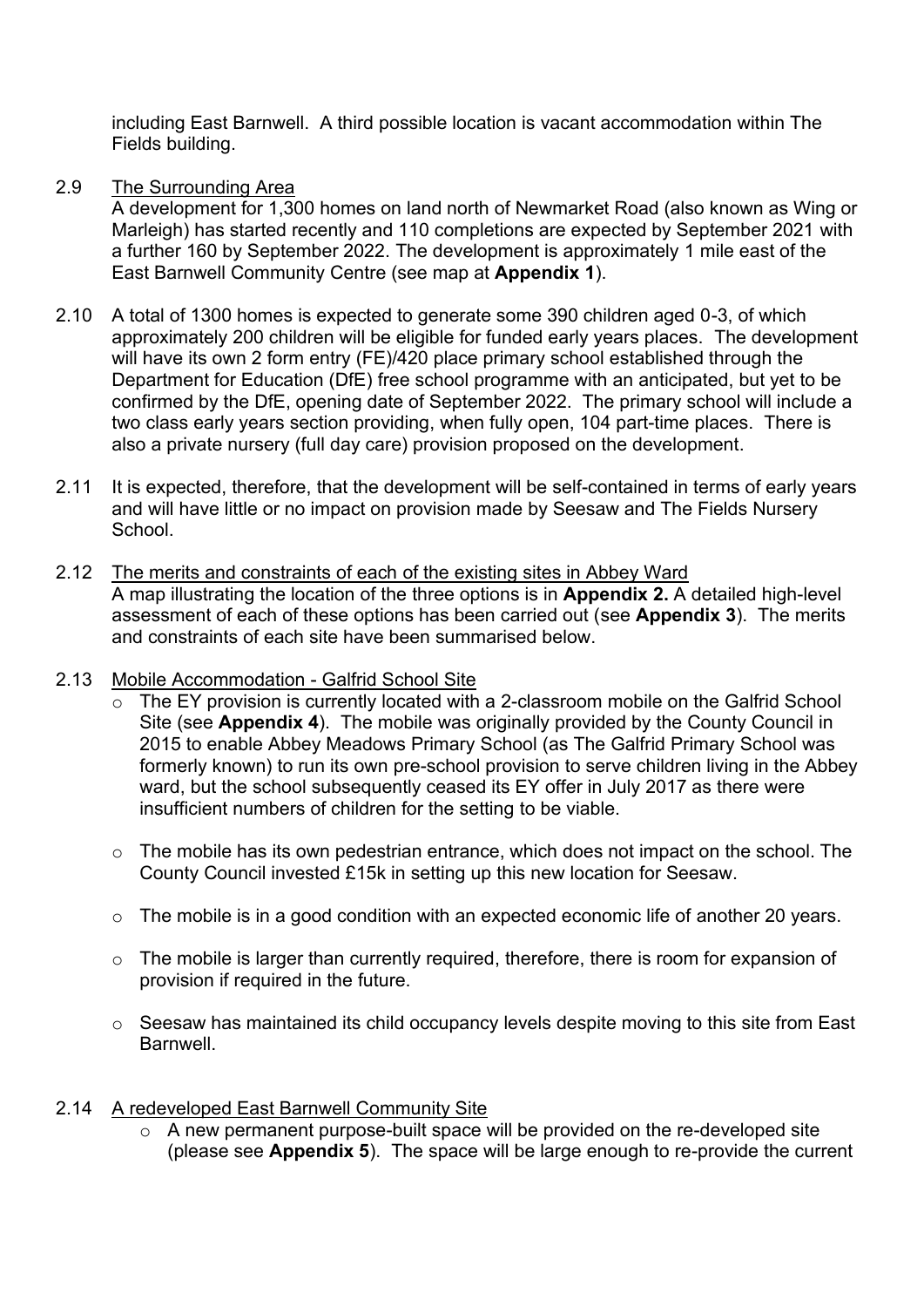level of provision. There will be no ability to increase provision from this building were it to be required in the future.

- o Previous discussions with the external East Barnwell stakeholder group, including members from the County and City Councils, and public consultations have established the expectation that Seesaw Pre-School will be part of the re-developed East Barnwell community development.
- $\circ$  A sum of £300,000 was originally included in the capital programme for the EY element of the new Hub but was subsequently removed in 2018 due to delays with the overall scheme. There is currently no education capital funding allocated to the redevelopment project.
- o The capital contribution required for the provision of the EY element is now believed to be in the region of £450k.
- o Strategic Assets has estimated that the overall annual costs for the EY element including rent and service and utility costs will be approximately £16,600. This is significantly above the amount the current provider, Seesaw, currently pays for the mobile it occupies on The Galfrid school site, which is £7,500 plus service and utility charges
- o Officers understand that the re-development of the East Barnwell site has to be as commercial as possible in order to make the development proposals economically viable, provide the community facility element of the development and limit the financial impact on the County Council. Approval for the redevelopment of the East Barnwell Community Centre site is delegated to Commercial & Investment (C&I) Committee and it is hoped a paper will be taken there in March or after the election. The decision and views of CYP Committee on the EY provision would be included in the report to C&I Committee.
- o Abbey ward is the most deprived ward in Cambridge City with the majority of the deprivation in the homes to the north of Newmarket Road where the East Barnwell Community Hub is located. Given the high levels of deprivation and corresponding low levels of aspiration, the proposed co-location of EY provision next to the library and community centre in the redeveloped hub is considered to be important for families living in the ward.

#### 2.15 Vacant space with The Fields Nursery Building

- Vacant space available within a permanent building owned by Cambridgeshire County Council.
- Easily accessible by parents with children already attending The Galfrid School
- Advantages for children moving from EY provision to primary school.
- Small capital investment required potentially
- Two providers in close proximity within the same building.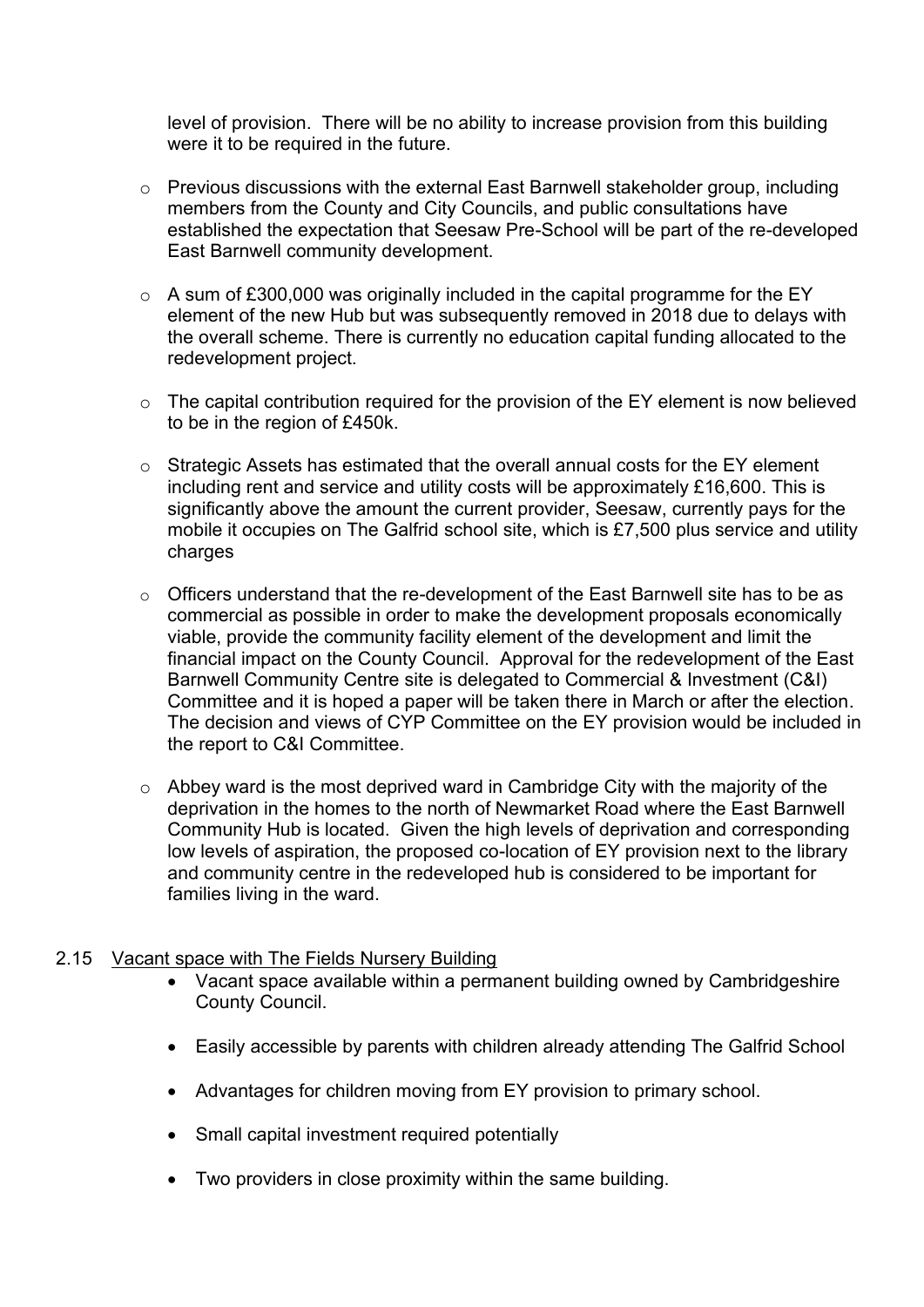### 2.16 Recommendation

 Because of the financial implications of relocating the preschool EY provision back to East Barnwell Community Centre, officers recommend that the provision, currently provided by Seesaw Pre-school, remain in its current accommodation on the site of Galfrid Primary School. A long-term solution of either continuing on the current preschool site or relocating into the Fields can be investigated further by officers.

## 3. Alignment with corporate priorities

- 3.1 A good quality of life for everyone There are no significant implications for this priority.
- 3.2 Thriving places for people to live There are no significant implications for this priority
- 3.3 The best start for Cambridgeshire's children Good quality early years provision is essential in securing optimal outcomes for all children.
- 3.4 Net zero carbon emissions for Cambridgeshire by 2050 The implications are set out in detail in section 4.8 below and for the re-developed Hub are all either neutral or positive. For the other EY sites in the ward the implications are all neutral as they are either an existing school, pre-school, nursery or child & family site so there will be no change.

## 4. Significant Implications

#### 4.1 Resource Implications

Delivering EY provision from the re-developed East Barnwell site carries inherent financial risks for the Council as summarised in the following chart:

| <b>Galfrid site</b>                                                                                                                                                                                                | <b>East Barnwell site</b>                                                                                                                                                                                             |
|--------------------------------------------------------------------------------------------------------------------------------------------------------------------------------------------------------------------|-----------------------------------------------------------------------------------------------------------------------------------------------------------------------------------------------------------------------|
| £15k already invested in EY<br>accommodation. No additional funding<br>required.                                                                                                                                   | Capital cost of £450k to the Council to re-<br>provide sessional term time only EY<br>provision at East Barnwell                                                                                                      |
| Operational costs remain similar if EY provision<br>remains on the Galfrid site                                                                                                                                    | Operational costs for the current provider<br>will be greater for the East Barnwell site<br>$(2.14$ above)                                                                                                            |
| If the setting were to fail/cease to be viable on<br>this site, the Council would tender for a new<br>provider. The County Council would be liable<br>for any costs incurred whilst the property is<br>unoccupied. | If the setting were to fail/cease to be<br>viable on this site, the Council would<br>tender for a new provider. The County<br>Council would be liable for any costs<br>incurred whilst the property is<br>unoccupied. |
| Provider may be eligible for a 'less than best<br>rent' under current policy therefore CCC will be<br>forgoing an element of commercial rent                                                                       | Provider may be eligible for a 'less than<br>best rent' under current policy therefore<br>CCC will be forgoing an element of<br>commercial rent                                                                       |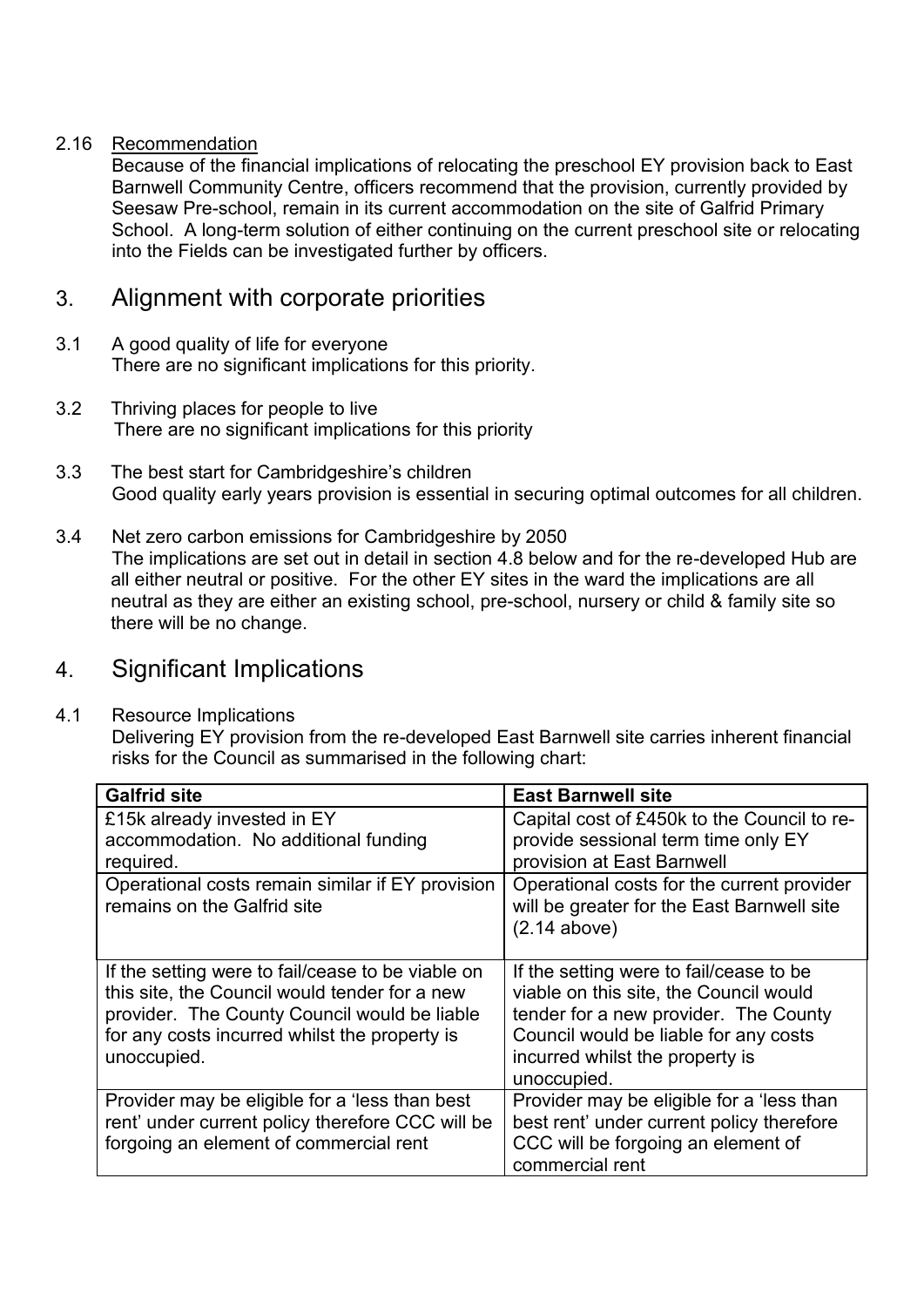- 4.2 Procurement/Contractual/Council Contract Procedure Rules Implications Were the current provider to cease operation for any reason the process to seek a new provider would be undertaken in line with the Council's procurement procedures.
- 4.3 Statutory, Legal and Risk Implications

There are no additional statutory or legal implications above those set out in the body of this report.

There is a risk of reputation damage to the Council because previous discussions and consultations have included Seesaw in the new community hub building

4.4 Equality and Diversity Implications

Sufficient good quality early years provision is essential in securing better outcomes for all disadvantaged groups. Whatever the decision of the Committee there will continue be a range of EY provision available to the local community

4.5 Engagement and Communications Implications

There have been a number of different consultation and engagement activities involving the local community and stakeholders since the proposal to re-development the Community Hub at East Barnwell was first mooted in 2013.

4.6 Localism and Local Member Involvement

The needs of the local community and the full involvement of the Local Member has been a feature throughout the period when the re-development of the Community Hub at East Barnwell was first mooted in 2013.

4.7 Public Health Implications

The following bullet points set out details of significant implications identified by officers:

- There is good evidence that Early Years settings can do a lot to promote good nutrition and physical activity especially when habits are being formed.
- There are strong links between education and health.
- Improving school readiness is part of the Public Health Outcomes Framework
- 4.8 Environment and Climate Change Implications on Priority Areas

 The following paragraphs 4.8.1. to 4.8.7 refer to the East Barnwell site compared with the current situation on The Galfrid and The Fields sites from which EY provision is delivered.

4.8.1 Implication 1: Energy efficient, low carbon buildings. Status: Positive

> The new hub building will be delivered in line with current planning policy around energy efficient and low carbon buildings therefore the proposal will decrease energy consumption.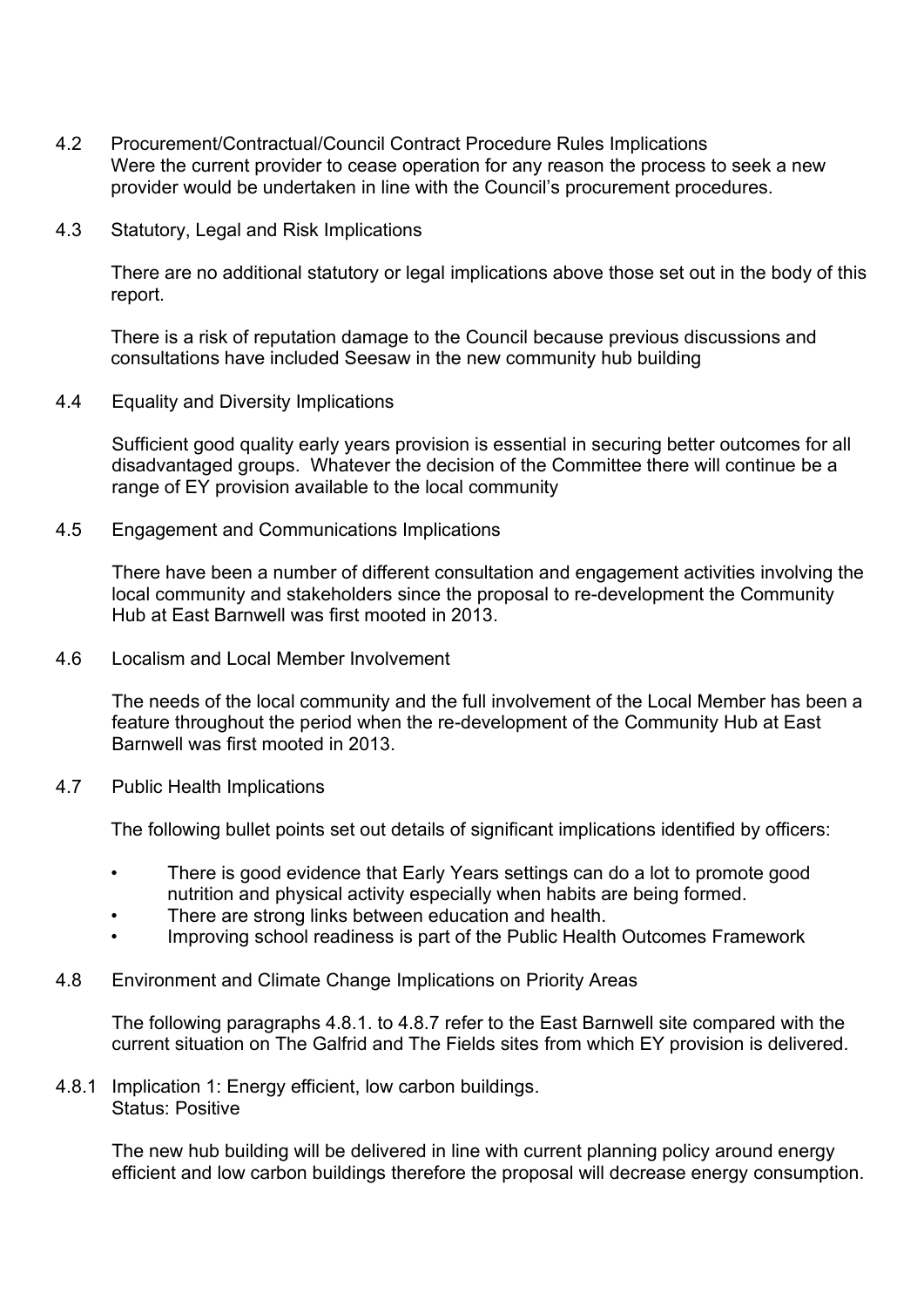- 4.8.2 Implication 2: Low carbon transport. Status: Neutral
- 4.8.3 Implication 3: Green spaces, peatland, afforestation, habitats and land management. Status: Neutral

The planning application for the hub site will include landscape designs and will be line with planning policy to create some green space. Any trees removed and replanted as part of site clearance will be addressed through the planning application process and will be in line with current policy.

4.8.4 Implication 4: Waste Management and Tackling Plastic Pollution. Status: Neutral

Waste will be produced by residents and the community centre at the hub, generation of waste will be subject to normal recycling facilities being provided on site to residents and other public services including Council-run services will adhere to county policies on recycling.

4.8.5 Implication 5: Water use, availability and management: Status: Neutral

> The planning application for the new hub build will be submitted in line with planning policy. There are statutory consultees within this which includes the Council's floods team. The design will be challenged if policy is not adhered to.

4.8.6 Implication 6: Air Pollution. Status: Neutral

> The planning application for the new build will be submitted in line with planning policy. Air Pollution will be addressed as part of this process.

4.8.7 Implication 7: Resilience of our services and infrastructure and supporting vulnerable people to cope with climate change. Status: Neutral

The hub proposal is for a new build to enable improved delivery of services in the local community e.g. housing/library/coffee shop. The services provided are not specific to climate change, however local provision makes access easier during, for example, extreme weather events. On balance, this is a neutral impact on this implication.

Have the resource implications been cleared by Finance? Yes Name of Financial Officer: Martin Wade

Have the procurement/contractual/ Council Contract Procedure Rules implications been cleared by the LGSS Head of Procurement? Yes Name of Officer: Gus de Silva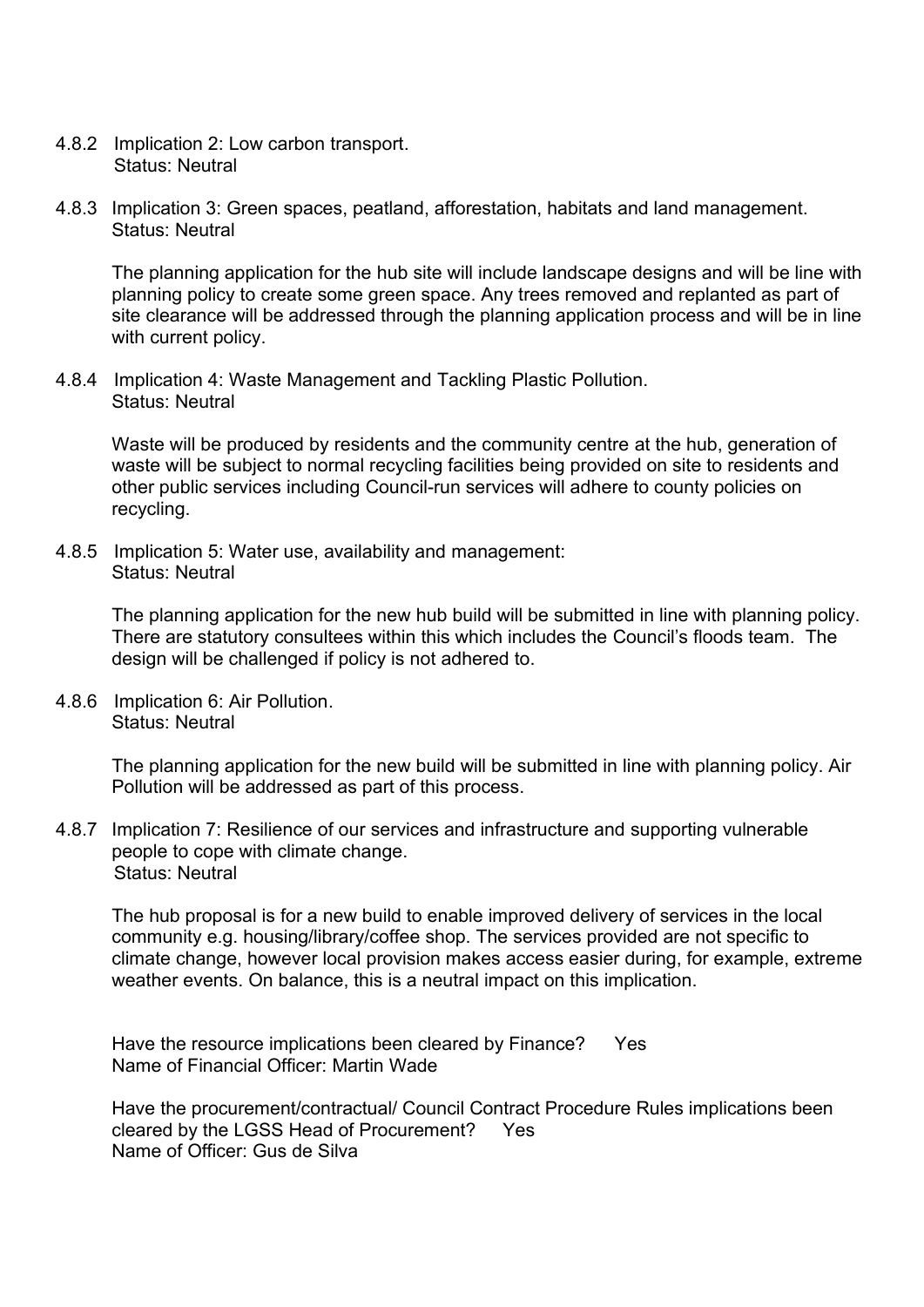Has the impact on statutory, legal and risk implications been cleared by the Council's Monitoring Officer or LGSS Law? Yes Name of Legal Officer: Fiona McMillan

Have the equality and diversity implications been cleared by your Service Contact? Yes Name of Officer: Jonathan Lewis

Have any engagement and communication implications been cleared by Communications? Yes

Name of Officer: Simon Cobby

Have any localism and Local Member involvement issues been cleared by your Service Contact? Yes Name of Officer: Jonathan Lewis

Have any Public Health implications been cleared by Public Health? Yes Name of Officer: Helen Freeman

If a Key decision, have any Environment and Climate Change implications been cleared by the Climate Change Officer? Yes Name of Officer: Emily Bolton

## 5. Source documents guidance

- 5.1 Source documents None
- 5.2 Location Not Applicable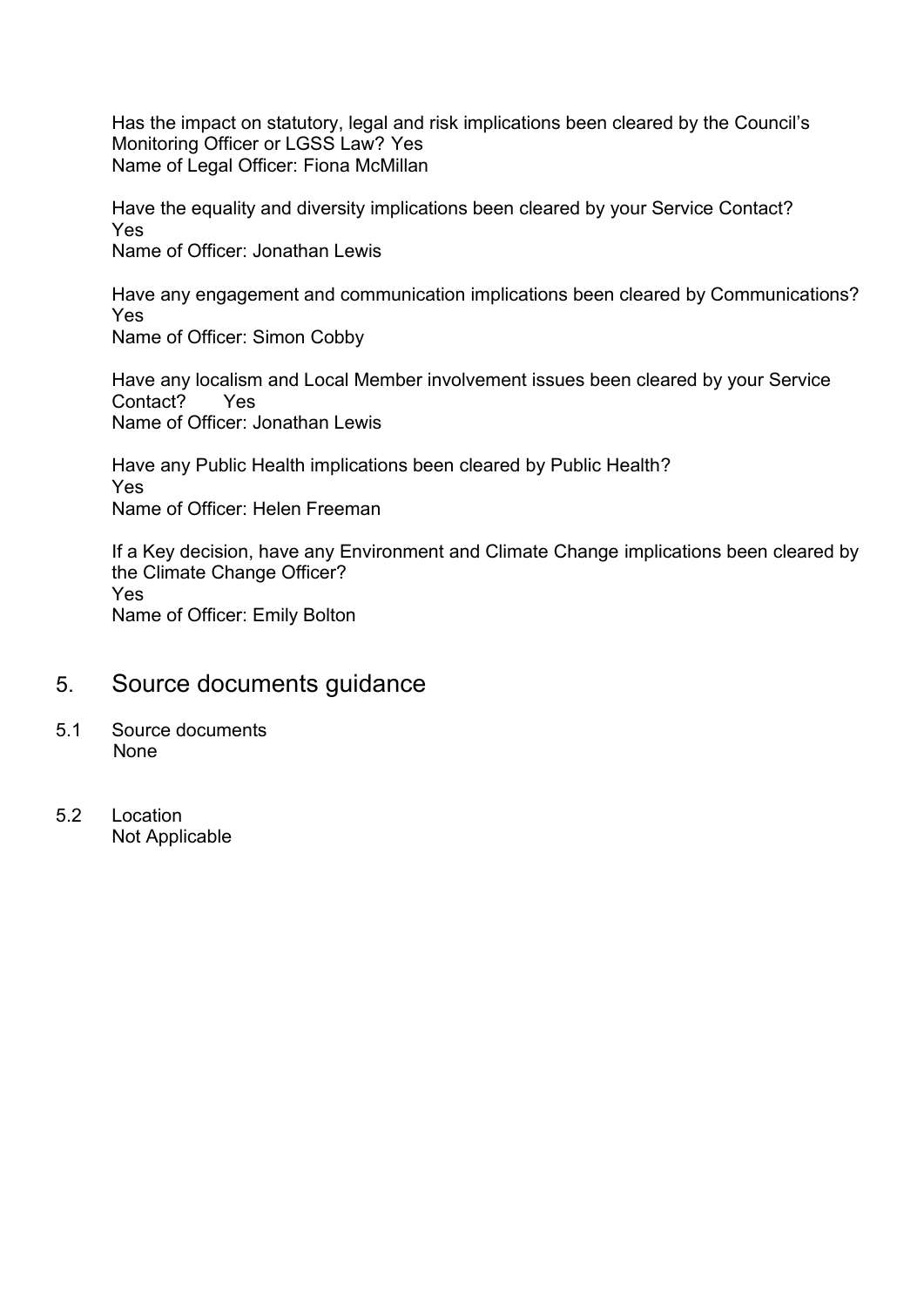#### **APPENDIX 1 MAP SHOWING LOCATION OF DEVELOPMENT AT MARLEIGH (also known as WING) AND PROXIMITY TO EAST BARNWELL COMMUNITY CENTRE AND GALFRID SCHOOL SITE**

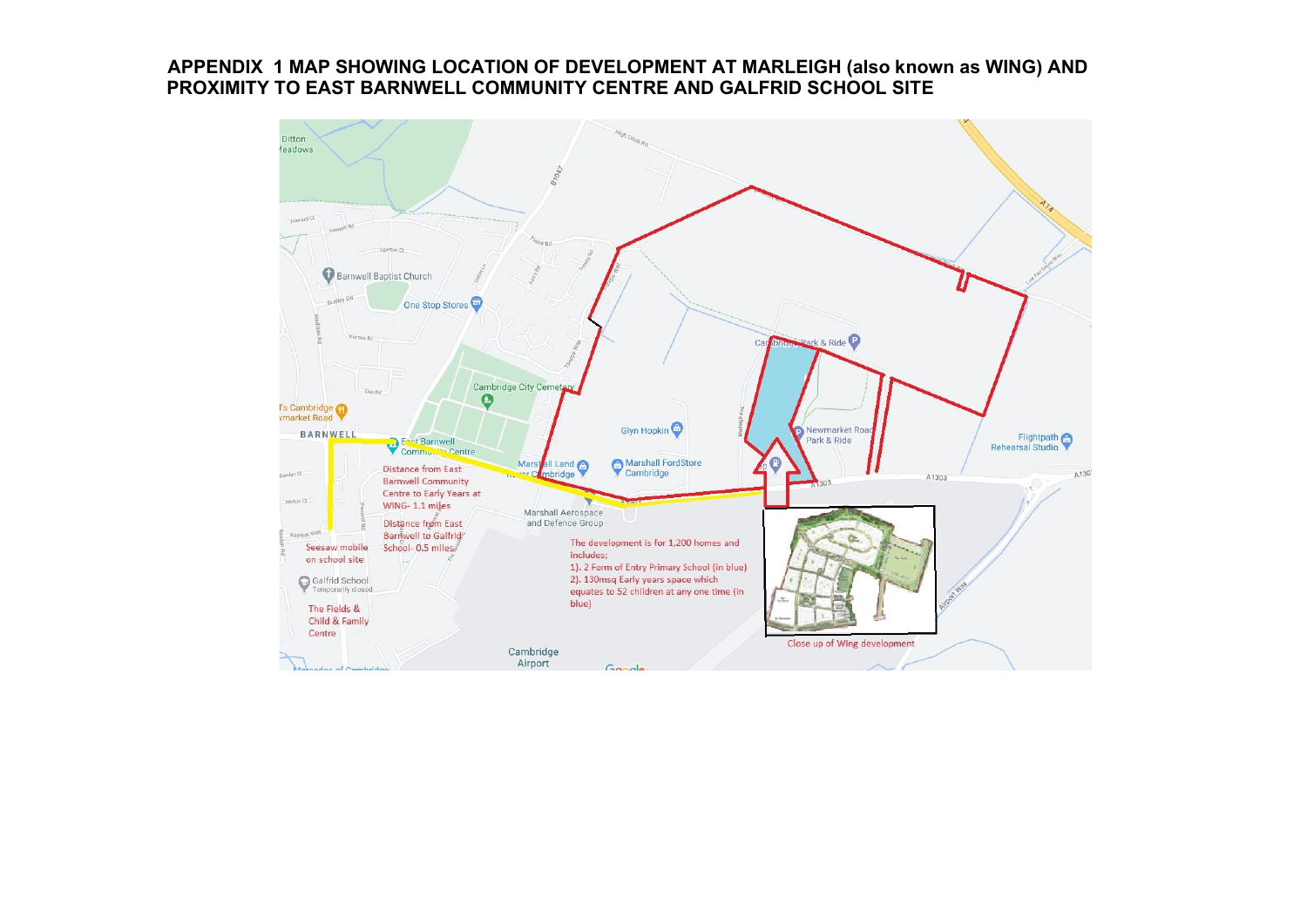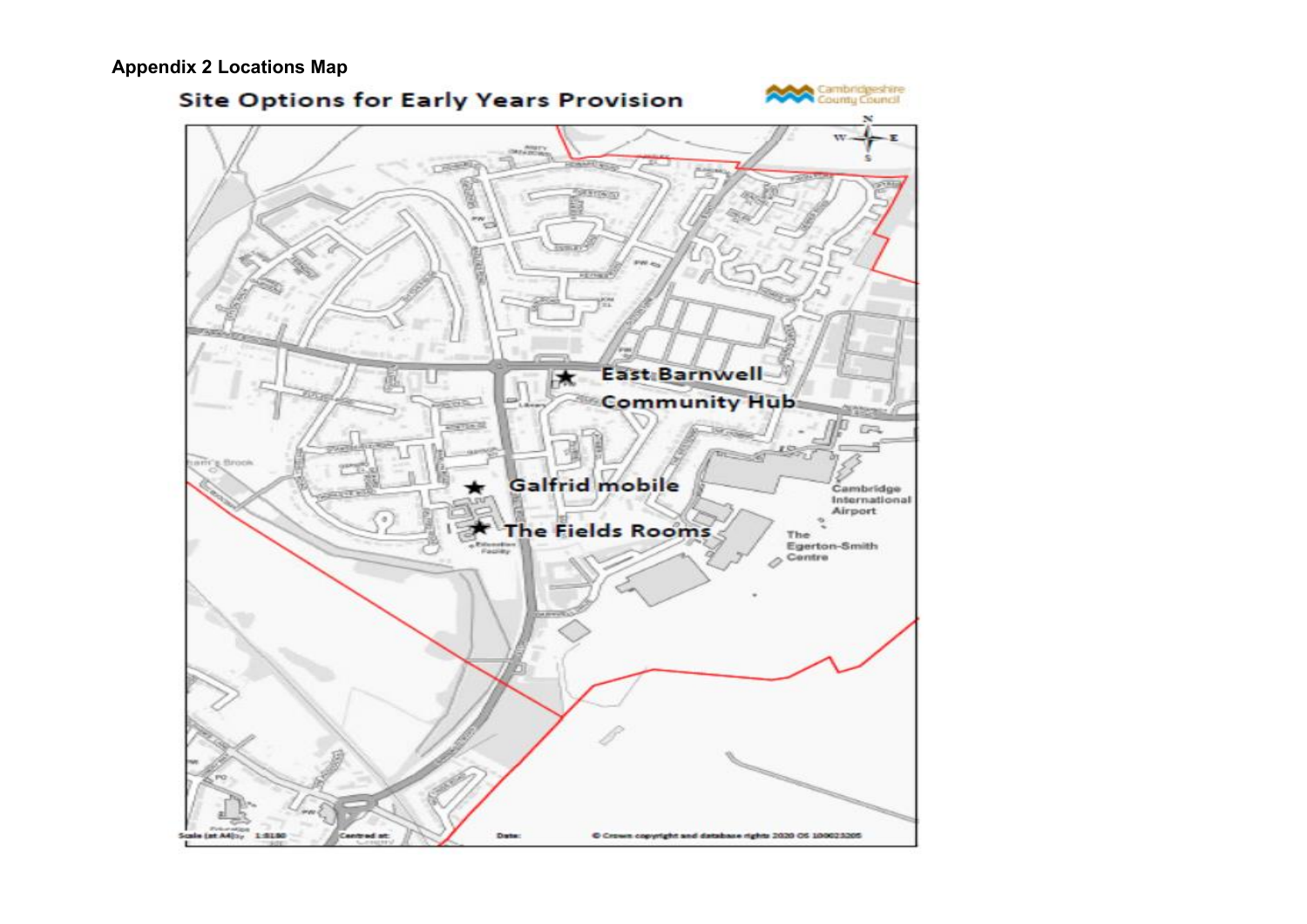### **APPENDIX 3: SITES OPTION APPRAISAL**

### **1. EY Provision (currently delivered by Seesaw) remains on the Galfrid site**

| ----- <i>-</i> ----<br>---------<br><b>Advantages</b>                                                                                                                                                                                                                                                                                                                                 | <b>Disadvantages</b>                                                                                                                                                 |
|---------------------------------------------------------------------------------------------------------------------------------------------------------------------------------------------------------------------------------------------------------------------------------------------------------------------------------------------------------------------------------------|----------------------------------------------------------------------------------------------------------------------------------------------------------------------|
| 1) The mobile is five years old, so should have a 20 year lifespan, is<br>purpose built for the delivery of EY provision and has 2 rooms which<br>will enable the setting to expand if there were an increase in numbers<br>locally, thus future proofing EY sufficiency needs in the ward.<br>Many of CCC's EY providers deliver preschool services from modern<br>mobile buildings. | 1) Planning permission will have to be renewed for the mobile.<br>Renewal of planning permission is a common occurrence and of<br>limited risk of not being renewed. |
| 2) The location is easier for families who have siblings at the school<br>and allows easier transition from the pre-school to reception as children<br>and staff can build relationships during the year.                                                                                                                                                                             | 2) The East Barnwell site is more central within the ward and closer<br>for parents living on the north side of Newmarket Road.                                      |
| 3) The sessional nature of the EY provision with opening hours of 8am<br>to 3pm, term time only is aligned with school opening times, and child<br>drop off and pick up times                                                                                                                                                                                                         |                                                                                                                                                                      |
| 4) The County Council owns the Galfrid site and has a 125 lease in<br>place with the United Learning Trust, the multi-academy trust that<br>manages The Galfrid School. The County Council has taken a<br>sublease back of the preschool area.                                                                                                                                        | 3) Lease negotiations are being explored with the Trust on the<br>opportunity to renew the lease for a longer term. This is perceived<br>to be a low risk.           |
| 5) The rent and service charges are £7,500 each year.                                                                                                                                                                                                                                                                                                                                 | 4) May be politically challenging as previous discussions and<br>consultations have included Seesaw in the new community hub<br>building                             |
| 6) No capital funding is required.                                                                                                                                                                                                                                                                                                                                                    |                                                                                                                                                                      |
| 7) The setting would not have to move again or re-register with Ofsted.                                                                                                                                                                                                                                                                                                               |                                                                                                                                                                      |
| 8) Despite the move from a location they had occupied for 20 years<br>Seesaw has maintained its occupancy numbers                                                                                                                                                                                                                                                                     |                                                                                                                                                                      |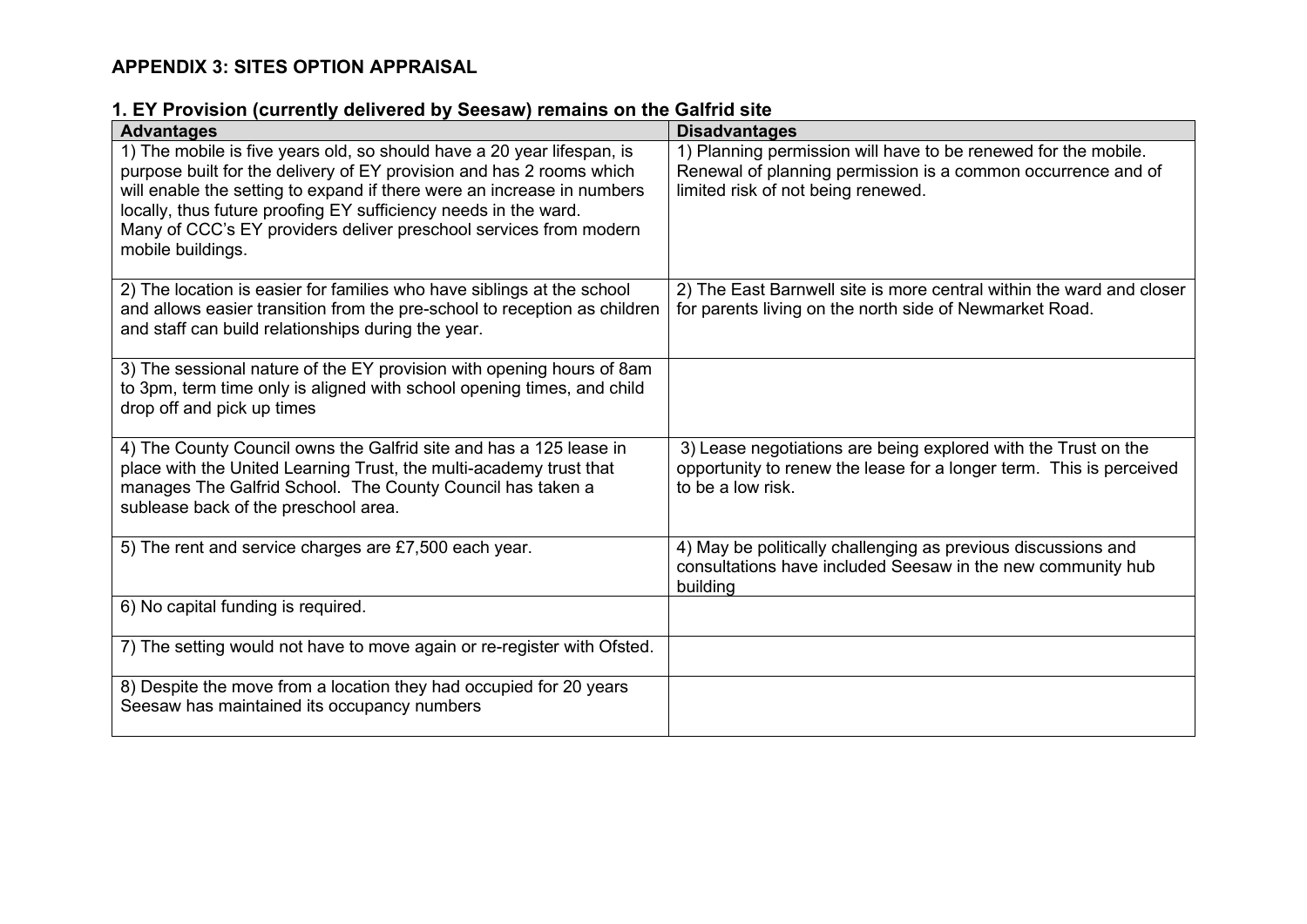### **2: EY provision (currently delivered by Seesaw) returns to the re-developed East Barnwell Community Hub site at East Barnwell**

| <b>Advantages</b>                                                                                                                                                                                                                                                                                                                                                                                                | <b>Disadvantages</b>                                                                                                                                                                                                                                                                            |
|------------------------------------------------------------------------------------------------------------------------------------------------------------------------------------------------------------------------------------------------------------------------------------------------------------------------------------------------------------------------------------------------------------------|-------------------------------------------------------------------------------------------------------------------------------------------------------------------------------------------------------------------------------------------------------------------------------------------------|
| 1) The geographical location of the former East Barnwell Community<br>Centre offers provision for parents who live more locally to the centre of<br>the ward. Approximately 75% of children attending Seesaw live north<br>of Newmarket Road, which is a shorter journey than to the Galfrid site.<br>However, the setting has maintained its occupancy levels since it<br>moved from the East Barnwell location | 1) Families that also have children at Galfrid school will have two<br>drop-off and pick-up points daily                                                                                                                                                                                        |
| 2) A permanent home and a brand-new building co-located with library<br>and other services which will offer additional support to parents and<br>children.                                                                                                                                                                                                                                                       | 2) Smaller accommodation than available at Galfrid therefore risk<br>that in future if number of places needed to increase there would<br>be a risk of the Council being unable to fulfil its sufficiency duty.<br>The Council has no control over the site and is exposed to financial<br>risk |
| 3) It will also potentially contribute to the success of the hub as it will<br>encourage use of the other hub facilities – cafe, library and community<br>areas - by parents who drop off their children at the EY setting                                                                                                                                                                                       | 3) Annual rent and service charges are higher at approximately<br>£16,600, more than double what the setting is currently used to<br>paying                                                                                                                                                     |
|                                                                                                                                                                                                                                                                                                                                                                                                                  | 4) An additional capital cost to the wider scheme of £450,000.00                                                                                                                                                                                                                                |
|                                                                                                                                                                                                                                                                                                                                                                                                                  | 5) The setting would have to re-register with Ofsted. Any delay in<br>this could jeopardise the provision of EY places                                                                                                                                                                          |

### **Option 3: EY Accommodation available at The Fields**

| <b>Advantages</b>                                                                                                                                                                                                                                           | <b>Disadvantages</b>                                                                                                                                                                                           |
|-------------------------------------------------------------------------------------------------------------------------------------------------------------------------------------------------------------------------------------------------------------|----------------------------------------------------------------------------------------------------------------------------------------------------------------------------------------------------------------|
| The space is permanent build and purpose-built for the delivery of<br>1)<br>EY provision and has 2 rooms which will enable the setting to<br>expand if there were an increase in numbers locally, thus future<br>proofing EY sufficiency needs in the ward. | 1) The rooms are at the rear of the Fields Nursery and there would<br>be no clear identity for the EY provider and possible confusion<br>about access for parents and the setting would have to move<br>again. |
| The location is easier for families who have siblings at the schools<br>(2)<br>and allows easier transition from the pre-school to Reception as<br>children and staff can build relationships during the year.                                              | 2) The East Barnwell site is more central within the ward and offers<br>choice for parents living on the north side of Newmarket Road.                                                                         |
| 3) The County Council owns the Galfrid site and can lease the space to<br>the EY provider.                                                                                                                                                                  | 3) There are concerns about two providers operating in the same<br>building as this has caused problems in other places.                                                                                       |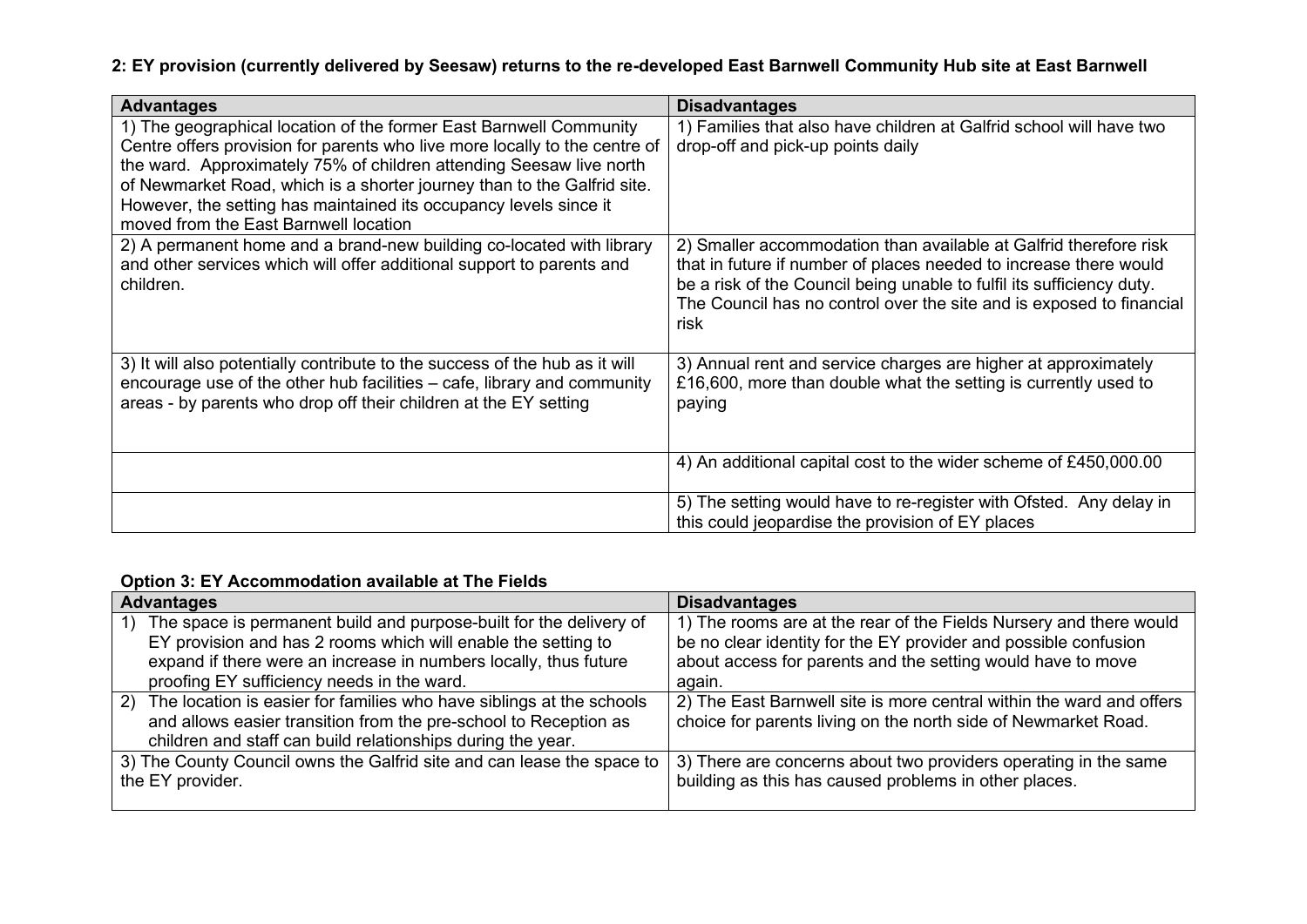| <b>Advantages</b>                                                                                                | <b>Disadvantages</b>                                                                                                                               |
|------------------------------------------------------------------------------------------------------------------|----------------------------------------------------------------------------------------------------------------------------------------------------|
| 4) The rent and service charges are likely to be lower than at the new<br>community hub.                         | 4) The Fields Nursery School is unlikely to support this and may<br>impact the proposed federation with Brunswick and Colleges<br>Nursery Schools. |
| 5) Little capital funding is required. The cost is estimated at £60,000.                                         | 5) May be politically challenging as previous discussions and<br>consultations have included Seesaw in the new community hub<br>building           |
| 6) Makes good use of vacant classroom space and assists the financial<br>viability of The Fields Nursery School. | 6) Exploratory discussions are on-going regarding alternative,<br>complementary uses of the vacant accommodation.                                  |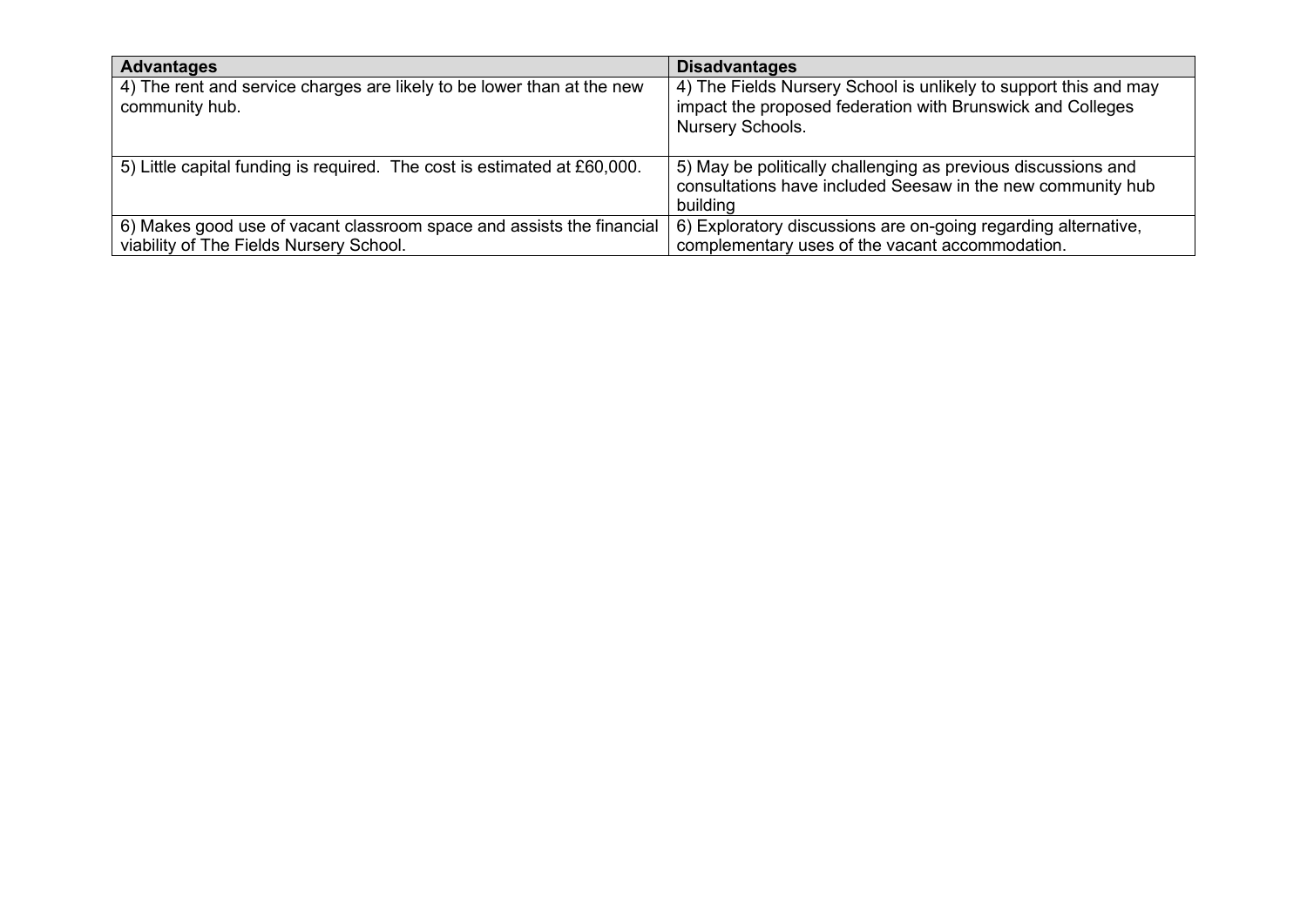

The area shaded orange (top) = the mobile classroom currently occupied by Seesaw

The area shaded green (bottom) = the area identified as surplus in The Fields Nursery School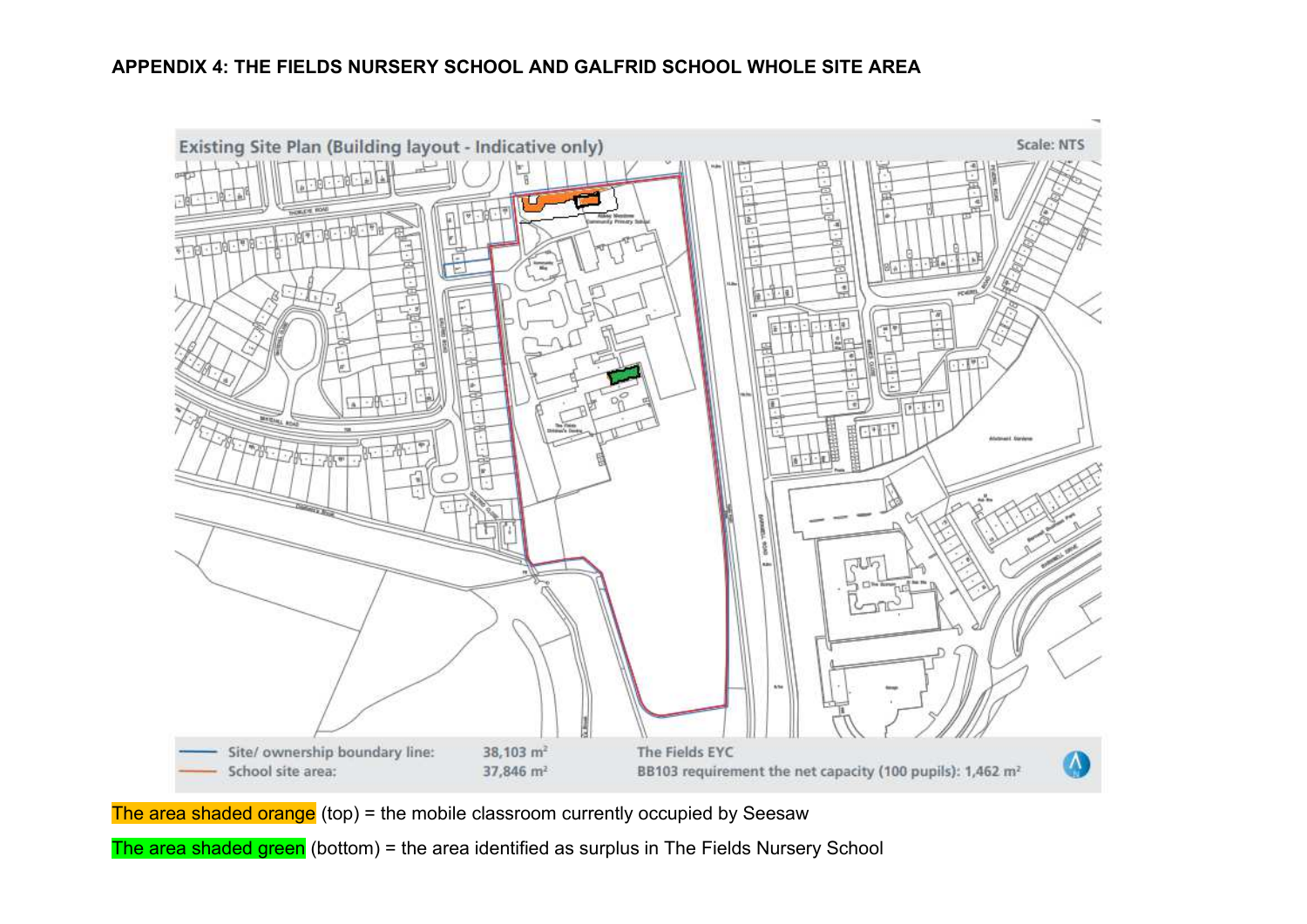# to benefit a financial price mittable. NEWMARKET ROAD  $\begin{picture}(20,5) \put(0,0) {\line(1,0){10}} \put(15,0) {\line(1,0){10}} \put(15,0) {\line(1,0){10}} \put(15,0) {\line(1,0){10}} \put(15,0) {\line(1,0){10}} \put(15,0) {\line(1,0){10}} \put(15,0) {\line(1,0){10}} \put(15,0) {\line(1,0){10}} \put(15,0) {\line(1,0){10}} \put(15,0) {\line(1,0){10}} \put(15,0) {\line(1,0){10}} \put(15,0) {\line(1,$  $T3$  $72$  $\tau_A$ 2000 000 000 Youth and Commu<br>Building - Flats Ab `v  $\Leftrightarrow$ 业 PEVEREL ROAD **Idge County Co.** Saunders<br>Boston **Last Barrowell** Site Plan Proposed **Architects Sta Plan Proposed**  $\frac{1}{16}$ E 200 QAT  $\mathbf{B}$ 1803 WH - 091230 1803 - 58A-XX-00-09-A-503

### **APPENDIX 5: A) SITE PROPOSAL FOR THE EAST BARNWELL COMMUNITY HUB**